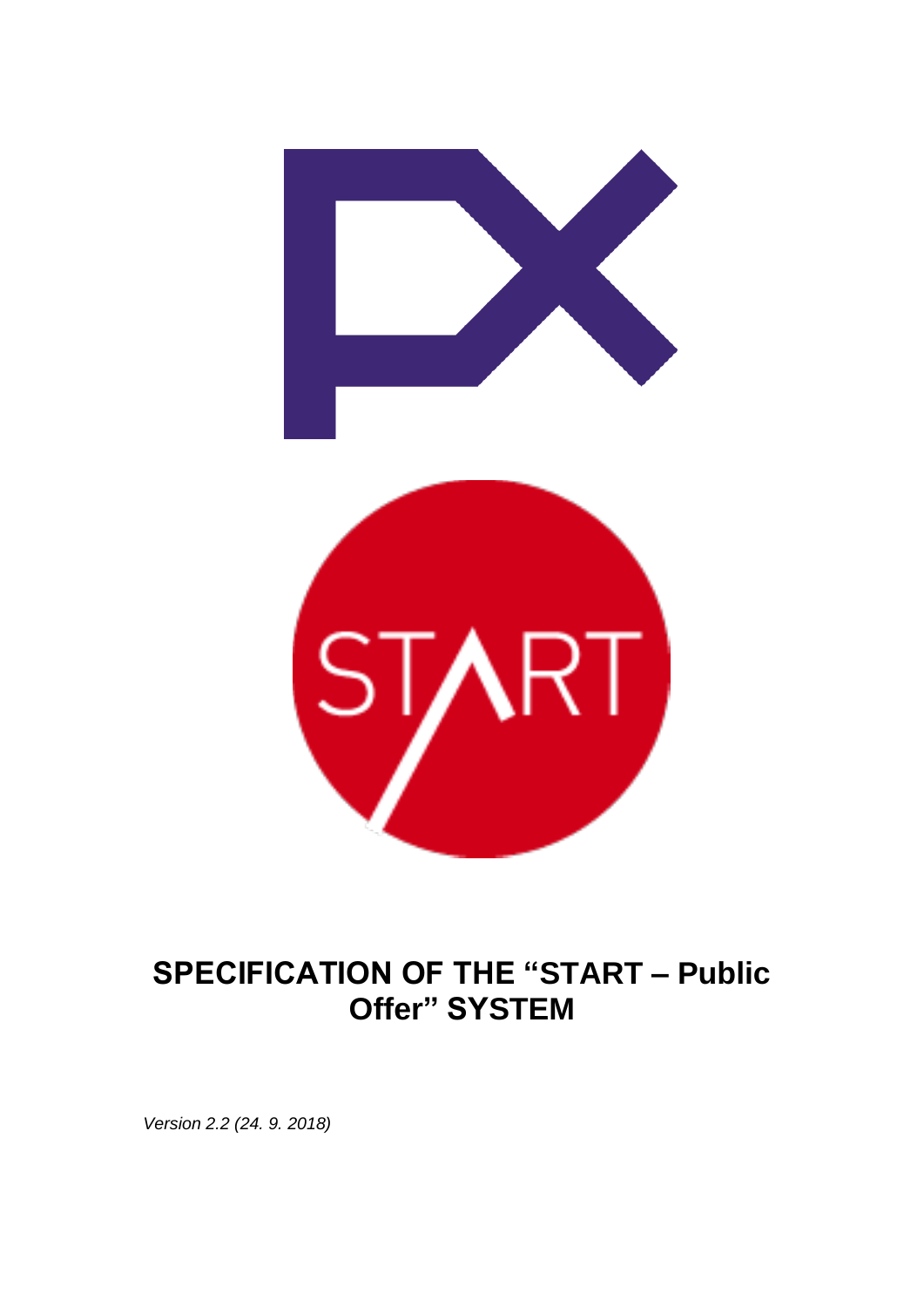



# **Table of Contents**

|     |                                                                           | $\mathbf{2}$   |
|-----|---------------------------------------------------------------------------|----------------|
|     |                                                                           | $\overline{2}$ |
|     |                                                                           | $\overline{2}$ |
|     |                                                                           | 3              |
|     | Article 4 Public Offer Stages<br>13                                       |                |
| 4.1 |                                                                           |                |
| 4.2 |                                                                           |                |
| 4.3 |                                                                           |                |
| 4.4 |                                                                           |                |
|     | Article 5 Surveillance of orders and compliance with public offer rules 5 |                |
|     |                                                                           |                |
|     |                                                                           |                |
|     |                                                                           |                |
|     |                                                                           |                |
|     |                                                                           | 6              |
|     |                                                                           | 7              |
|     |                                                                           | 6              |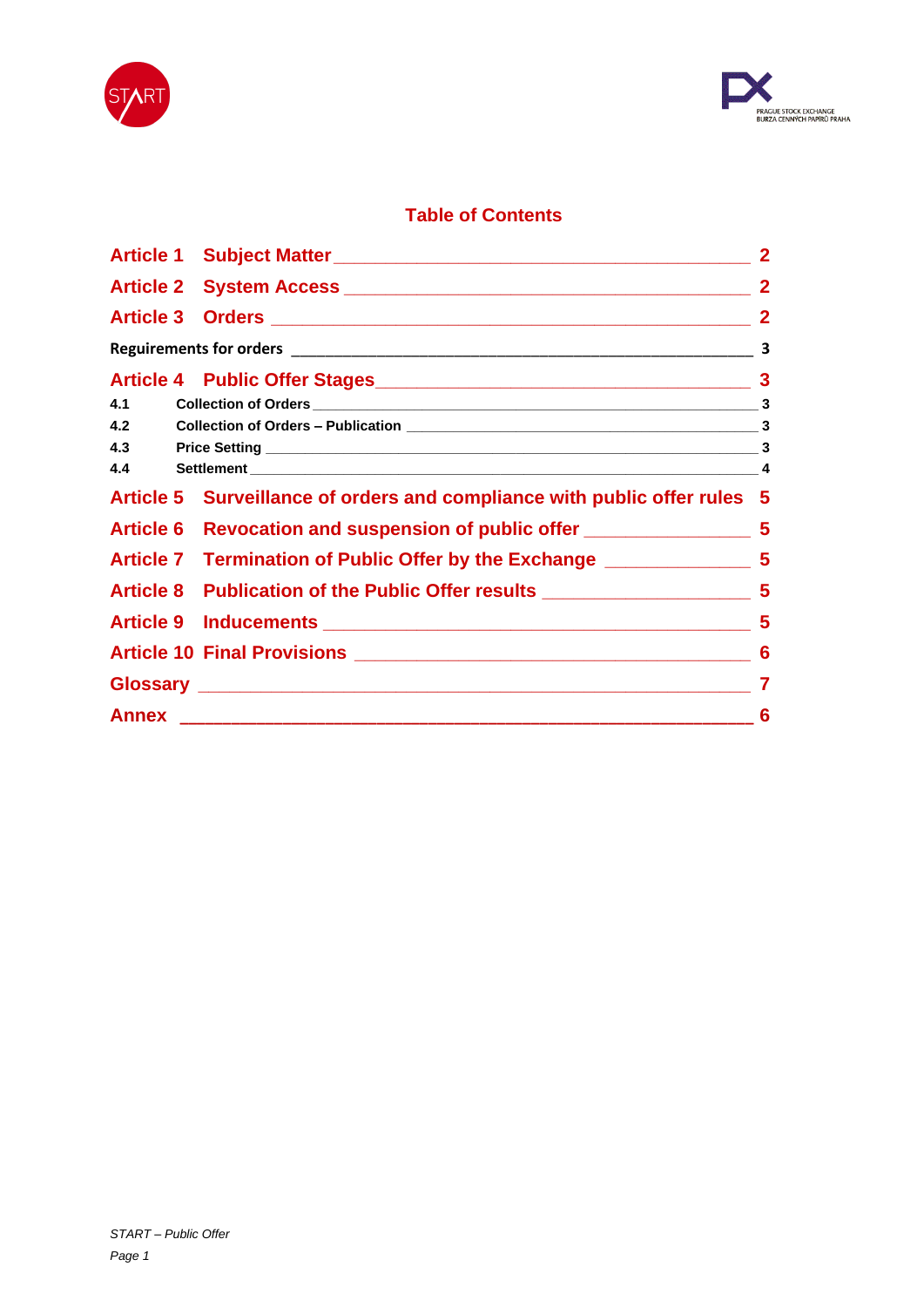



### **Article 1**

# **Subject Matter**

This document regulates the principles for the operation of the "START – Public Offer" System (hereinafter the "System"), which is used for the public offer of book-entry securities issued pursuant to the laws of the Czech Republic (hereinafter the "Shares"). Public offers may be in the form of an issuer's proposal for primary subscription of shares or proposal of a shareholder or shareholders for a sale of shares that might be admitted to trading on the START market hereinafter the "public offer". The START – Public Offer System (hereinafter the "System") is an electronic system that is operated by the Prague Stock Exchange (Burza cenných papírů Praha, a.s.; hereinafter the "Exchange") and leased – subject to a fee - to issuers for the purpose of executing public offers.

# **Article 2**

#### **System Access**

System access is mainly provided to Exchange members, issuers of shares or their authorized qualified representatives. Issuers of shares that are subject to public offer may also be represented by Exchange members on the basis of a power of attorney (hereinafter the "Authorized Member").

Moreover, the Exchange may grant access to the System – for the purpose of submitting orders – to an entity interested in subscribing or purchasing shares through the System, on its own account or for the benefit of one or several third parties. However, such entity must comply with the following eligibility criteria:

- It is a securities dealer or a bank or equivalent foreign entity, licensed by the relevant authority of another Member State of the European Union;
- Scope of authorization of such entity for the provision of investment services authorizes it to subscribe or purchase shares through the System, both on its own account and for the benefit of third parties;
- It credibly documents that it features organizational and technical resources to subscribe or purchase shares through the System, including any asset account/accounts for subscription or purchase of shares.

A member shall submit a written application for access to the Exchange; this application must identify the person, who is to receive access credentials issued for an applicant. Based on the application, the Exchange shall enter into an agreement/contract with the user and issue access credentials. These access credentials differ from access credentials for the XETRA Praha® system. Each System user undertakes to use the System with due professional care and in compliance with any instructions and regulations of the Exchange.

The Exchange provides:

- Software that makes it possible to submit (enter) orders within the System or API interface for direct connection of member IT systems;
- Software to issuers or their authorized representatives that may be used to enter the final price and volume of shares subscribed/sold within the public offer in the System;
- User name and password for one authorized person, to be delivered via email and SMS. This person shall then be authorized to create other user profiles within the given entity. Each entity using the System shall be liable for due handling of access credentials by all users created for such entity's needs.

# **Article 3**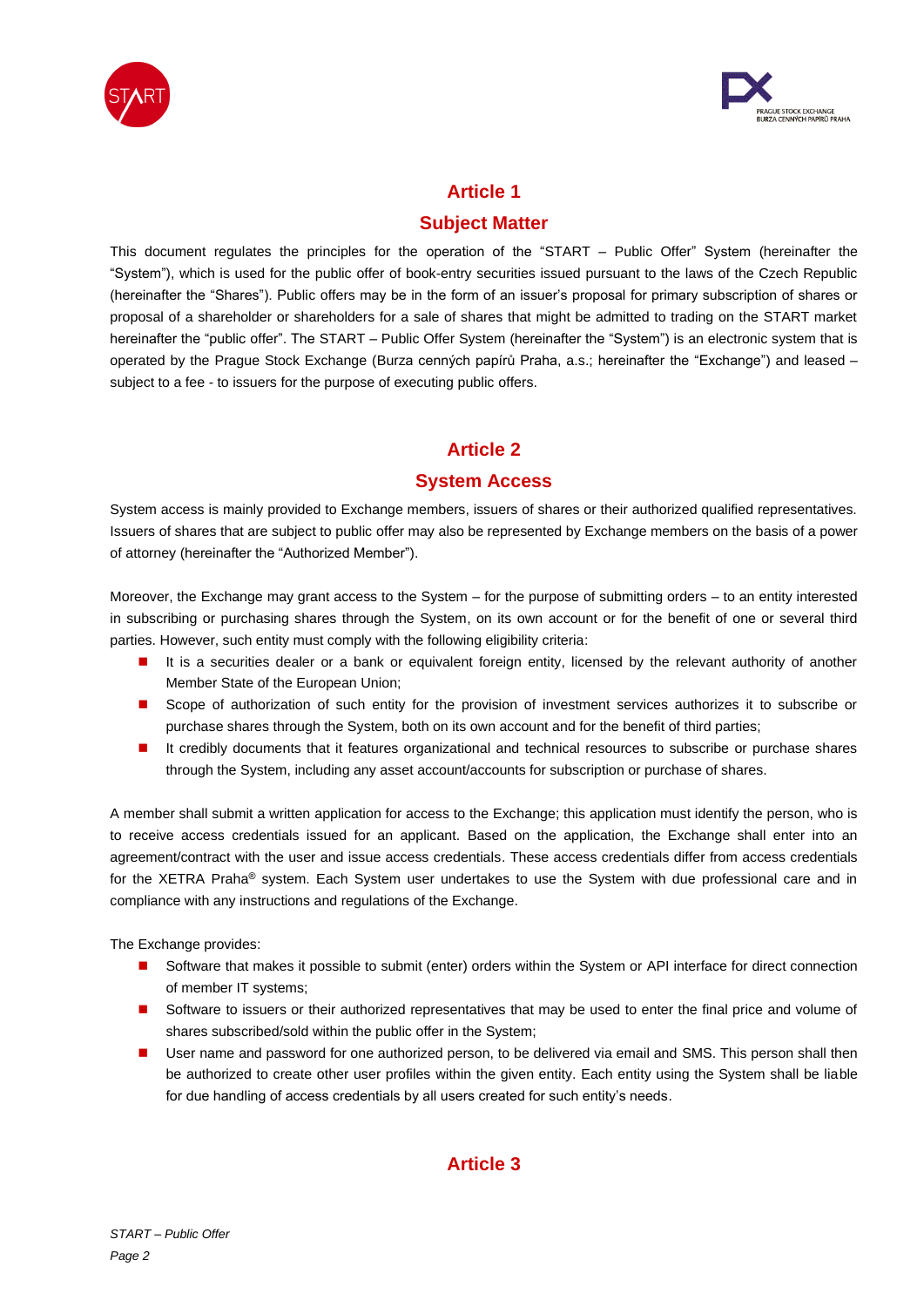



#### **Orders**

Orders may only be submitted in the System by entities, who received access credentials pursuant to Article 2. Each public offer features a unique identification number (public offer ID). Orders are only valid for one announced public offer. Orders are only defined for purchase of shares. The minimum trade size shall be Lots. Lot size is expressed as a number of shares and it shall be determined by the Exchange, upon agreement with an issuer or seller – individually for each public offer. Orders shall meet the following requirements:

| Order attribute         | Description / contents                                               | Mandatory  |
|-------------------------|----------------------------------------------------------------------|------------|
| Dealer's code           | Code of a dealer / user assigned by the Exchange                     | Yes.       |
| Public offer ID         | Public offer ID                                                      | <b>Yes</b> |
| Number of units         | Requested number of units (corresponds to the number Lots)           | Yes.       |
| Price                   | Limit price                                                          | Yes.       |
| Custodian               | Identification of a member, who carries out the settlement           | No.        |
| Owner                   | ID of an asset account with the Central Securities Depository Prague | Yes.       |
| Asset account number    | Number of an account with the Central Securities Depository Prague   | Yes.       |
| External number         | External order number                                                | <b>No</b>  |
| Instruction number      | Investor's instruction number                                        | No.        |
| Account type            | Account type                                                         | <b>Yes</b> |
| Customer identification | Customer identification pursuant to MiFID II                         | No.        |
| Customer type           | Customer type pursuant to MiFID II                                   | No.        |

# **Article 4**

# **Public Offer Stages**

The time schedule of individual public offer stages shall be determined on a case-by-case basis for each issue by the Exchange.

#### **4.1 Collection of Orders**

During the "Collection of Orders" stage, orders are submitted in the System. During this stage, users may cancel their submitted orders at any time. No information about submitted orders shall be provided to the market.

#### **4.2 Collection of Orders – Publication**

During the "Collection of Orders – Publication" stage, System users may continue to submit orders in the System or to cancel such orders; however, aggregate information about submitted orders at all price levels is provided to the issuer and the market as a whole.

In compliance with the time schedule for the given public offer in the START Day, the System ends the collection of orders using randomization.

#### **4.3 Price Setting**

Once the order collection process is completed, issuers or their authorized representatives are required to submit in the System information about the final public offer price and the number of actually executed shares – within the deadline specified in the given time schedule foreseen for the specific START Day. The allocation rate is then determined and orders are matched by the System in compliance with the principles outlined below.

#### **Principles for matching orders:**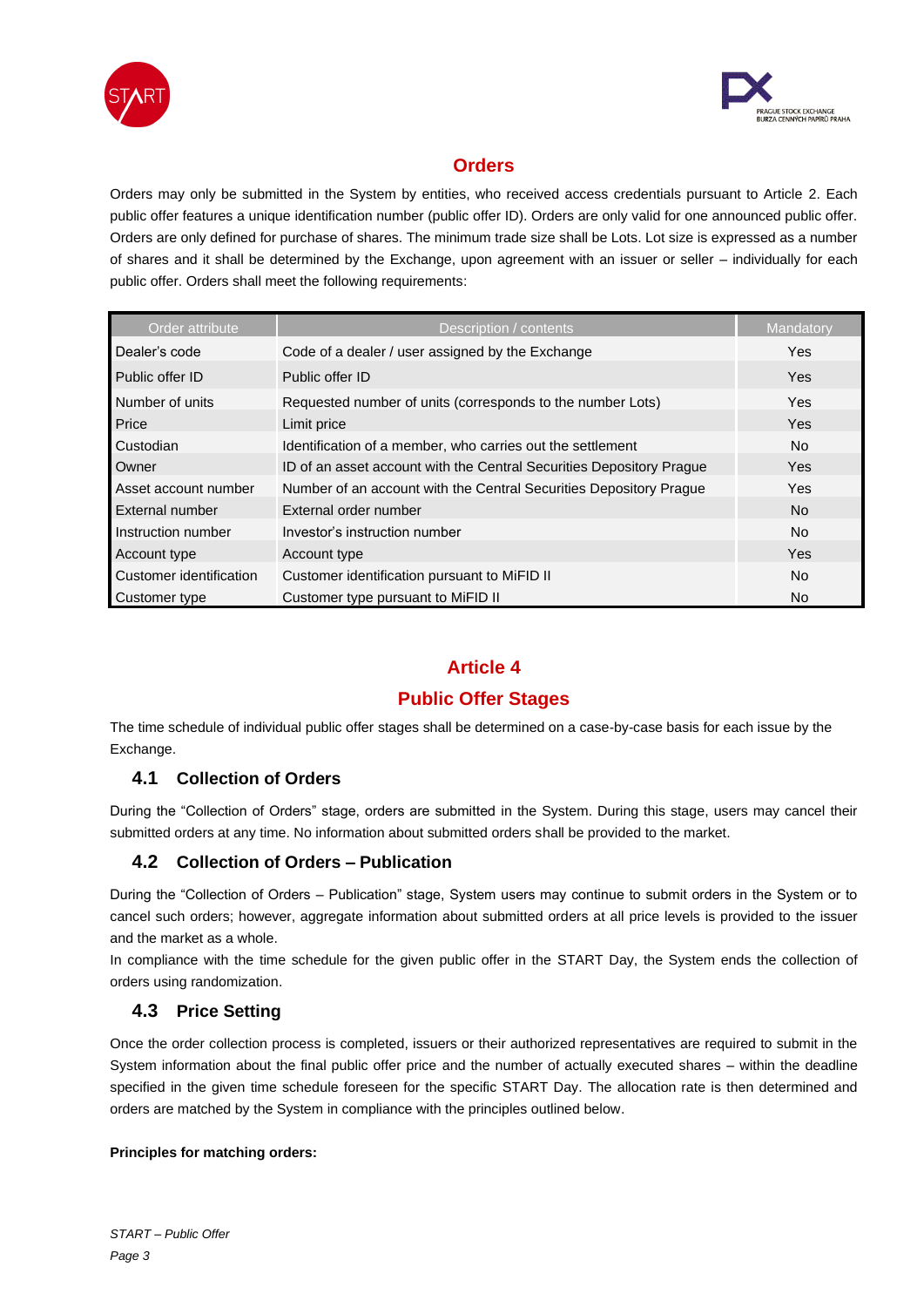



All orders with limit price greater than or equal to the issue price are satisfied as follows:

- In case the actually executed volume is greater than or equal to the sum of requested volume of all orders, all orders are satisfied in full;
- In case the actually executed volume is less than the sum of requested volume of all orders, all orders are reduced on a pro rata basis.

With regard to proportional reductions, the System automatically:

- Determines the allocation rate for all orders:
- Rounds the allocated volume down to nearest whole Lots;
- Arranges orders in a descending orders based on their rounding rate;
- Any remaining Lots are then allocated by the System one by one to each order based on their rank according to the rounding rate. In case several orders have the same rounding rate, the time priority principle shall be applied to the allocation of any remaining Lots.

#### **4.4 Settlement**

- Any public offer transactions executed via the START Public Offer system shall be settled by the Central Securities Depository Prague (Centrální depozitář cenných papírů, a.s.);
- Transactions are registered in the Central Securities Depository Prague system by the Exchange on behalf of a member of the START – Public Offer system, with settlement date of T+3;
- Public offers shall be settled in compliance with the Settlement System Rules;
- In case of any subscription, the subscribing user of the START Public Offer system is required to provide financial collateral – as a security for the settlement of the total final price, in the amount corresponding to the total issue price of the shares subscribed by such a user in respective Public Offer – no later than on the day defined in the Settlement System Rules of the Central Securities Depository Prague (Centrální depozitář cenných papírů, a.s.);
- In case the System is used to sell (through public offer) any issued shares, the seller or sellers must always be represented by an Authorized Member, who is also a member of the Central Securities Depository Prague (Centrální depozitář cenných papírů, a.s.) that maintains an asset account to be used for registration any shares subject to sale;

Once the financial collateral is provided, the Exchange registers any and all information pursuant to Section 481(2) of Act No. 90/2012 Coll., on Commercial corporations, in the list of subscribers. The required information of the list of subscribers is specified in an annex hereto.

#### **Article 5**

#### **Surveillance of orders and compliance with rules for public offer**

Before the commencement and during any Public Offer, the Exchange through its employees is monitoring whether the conditions and rules for public offer set in the relevant laws and regulations<sup>1</sup> and also by this document are fulfilled for the public offers conducted through the START – Public Offer System. The Exchange is entitled to request any information, data and documents from the entities that were allowed to access the system START – Public Offer in order to conduct this surveillance activities.

<sup>1</sup> Especially the Art. 34 and following oft the Act No. 256/2004 Coll., on Undertaking on the Capital Market.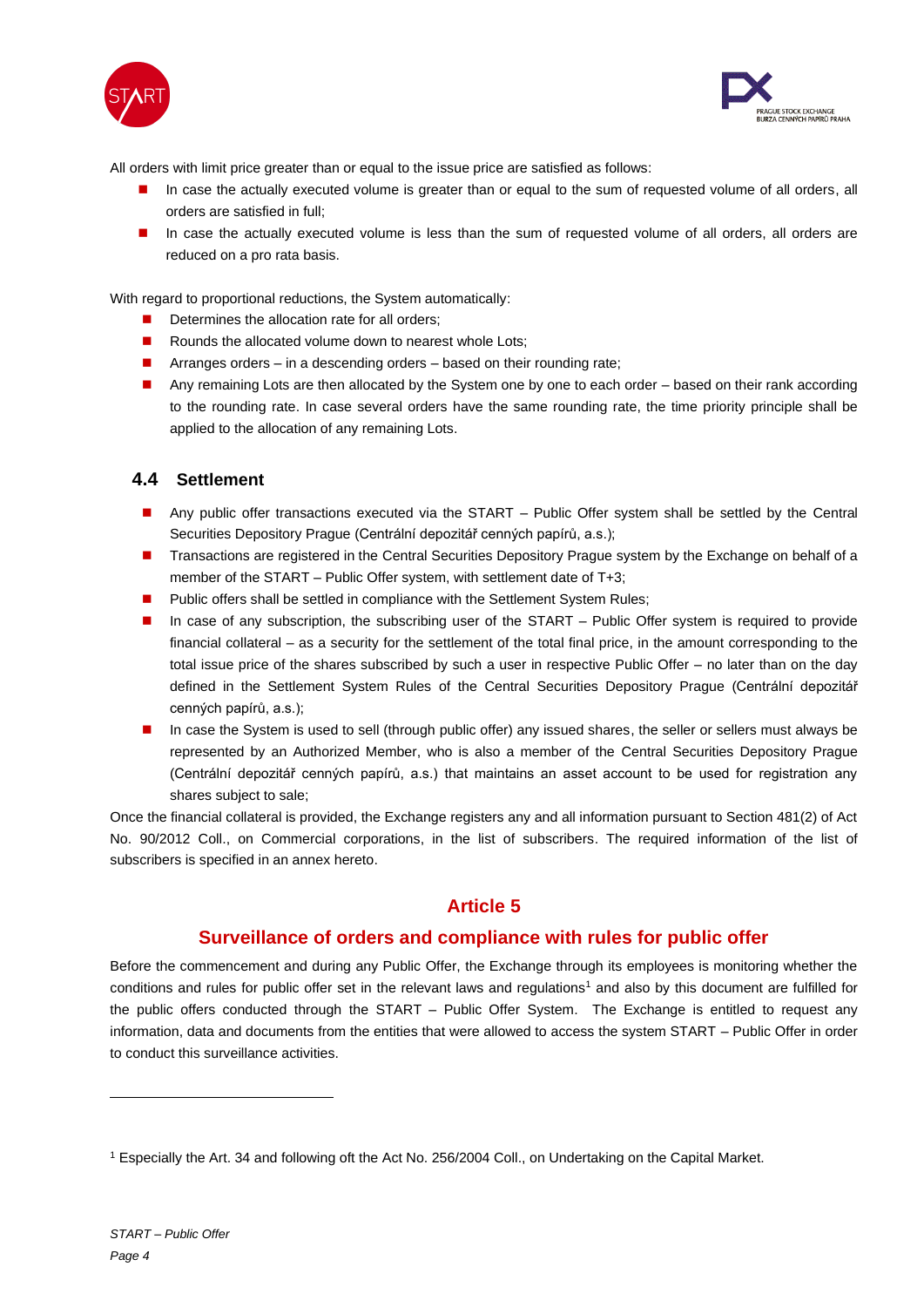



### **Article 6**

#### **Revocation and suspension of public offer**

The issuer of persons selling the Shares are entitled to decide on cancelation of relevant public offer and request the Exchange for termination of it in the START – Public Offer System any time after the public offer is launched. In such a case, the Public Offer is permanently terminated in the START – Public Offer System and no shares are issued or sold within this Public Offer. The termination cannot be requested after the collection of orders is ended and the Public Offer is properly closed in a day and time set by the Exchange. The Public Offer cannot be only suspended after once launched.

#### **Article 7**

#### **Termination of Public Offer by the Exchange**

The CEO of the Exchange or its deputy is entitled to terminate any Public Offer conducted in the START – Public Offer System (i.e. Public Offer). This shall happen especially in the cases when the Exchange reveals that the public laws or the Exchange regulations has been breached after the Public offer was launched and also in the cases when this measure is taken in order to protect the investors or the proper functioning of the START – Public Offer System. The person or person conducting such Public Offer are not entitled to remuneration of any costs that occurred in relation to this particular Public Offer and are not entitled also to any damages or any other claims related to the termination of respective Public Offer.

#### **Article 8**

#### **Publication of the Public Offer results**

At the end of each START Day, the results of public offers for respective START Day are published electronically on the START market website after the public offers are closed.

#### **Article 9**

#### **Inducements**

The Issuer or selling shareholder(s) are entitled to offer the payment of a financial reward to the Users of the system START – Public Offer as a remuneration for activities and services conducted in relation to the Public Offer launched by such a person (hereinafter as the "Inducement"). The information on the Inducements has to be properly disclosed and communicated to the investor public in such a case in order to ensure the Inducement is provided transparently (e.g. in the prospectus and in other publication and documents prepared and published before the launch and during the Public Offer).

Every START – Public Offer System User has the right to refuse the Inducement. The START – Public Offer System Users that accept the Inducement shall inform their clients interested in subscription or in a purchase of respective shares on this fact. The administration of receiving of such Inducements has to be also done in full compliance with relevant laws.

The Exchange may administrate the payment of Inducement after the Public Offer is ended, if the Issuer of selling shareholder(s) are interested. This administration shall be done after the Exchange is expressly requested. In such a case, the offering person(s) (the Issuer or selling shareholder or shareholders) shall made the public commitment to provide the Inducement to all the START – Public Offer System Users that are interested in receiving the Inducement. The Exchange shall administrate the payment of the Inducement on the basis of a written agreement with the offering person. This agreement shall be concluded on or until the day when the Public Offer is to be closed.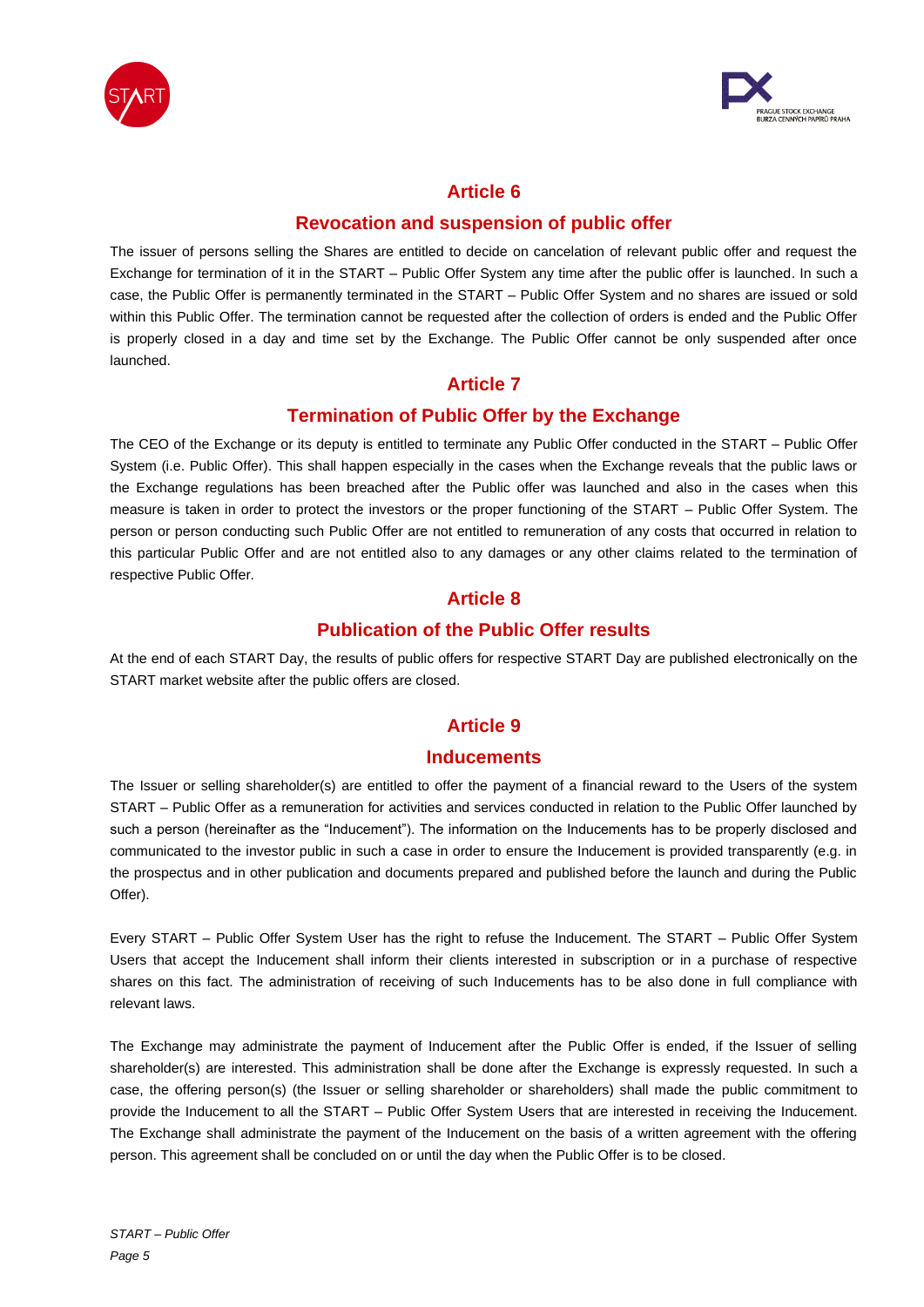



# **Article 10**

# **Final Provisions**

This version of the Specification of the "START – Public Offer" System regulation was approved by the CEO of the Prague Stock Exchange (Burza cenných papírů Praha, a.s.) on 17<sup>th</sup> September 2018; it shall come into effect on 24<sup>th</sup> September 2018.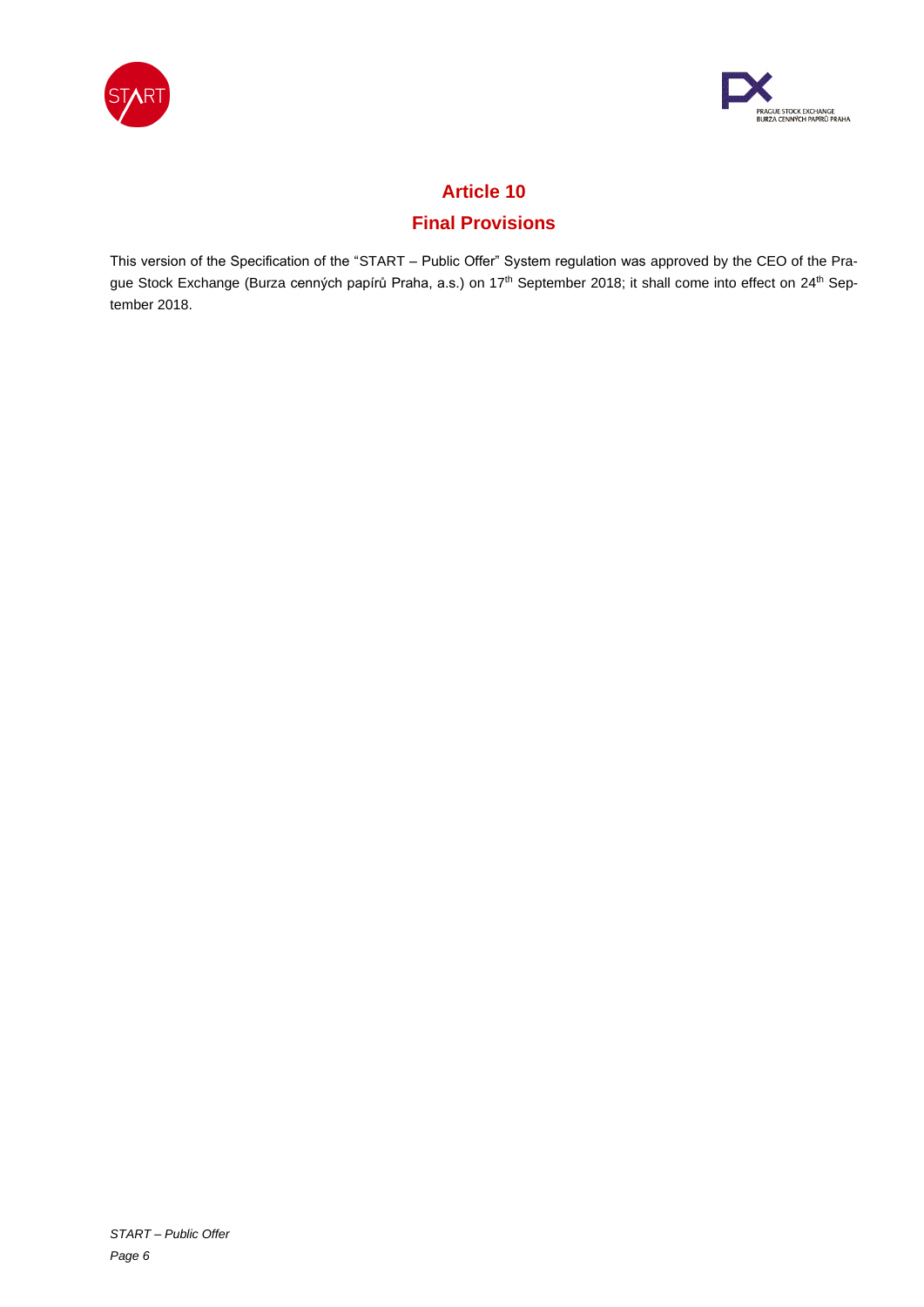



# **Glossary**

**"START – Public Offer" System** – a system of the Exchange used to collect orders relating to public offers of bookentry securities conditionally admitted to trading on the START market.

**Public Offer** – public offer by means of the START – Public Offer System; it may be in the form of primary subscription of shares by an issuer or sales by existing shareholders – or a combination of the two.

**Issuer** – a joint-stock company, shares of which are subject to a public offer;

**Authorized Member** – a member of the Exchange, who represents an issuer in submitting the public offer price and executed volume of securities. Authorized Member acts on the basis of a power of attorney given by an issuer.

**START – Public Offer System User** – a member of the Exchange or another entity, who received access to the START – Public Offer System from the Exchange.

**Public Offer Price** – final price for the purpose of the public offer settlement within the START – Public Offer System – to be determined by an issuer.

**Lot** – minimum trade size, specified in units.

**Start Day** – a day, on which the share price is determined in the course of the public offer, together with allocation rate and order matching.

**Allocation Rate** – an order satisfaction rate; a percentage rate of executed to requested number of shares.

**Rounding Rate** – a difference between the specified number of Lots based on the Allocation Rate and the rounded number of Lots – rounded down to the nearest whole Lot.

**Accounting Day** – a business day, on which the Central Securities Depository Prague (Centrální depozitář cenných papírů, a.s.) settles any executed transactions.